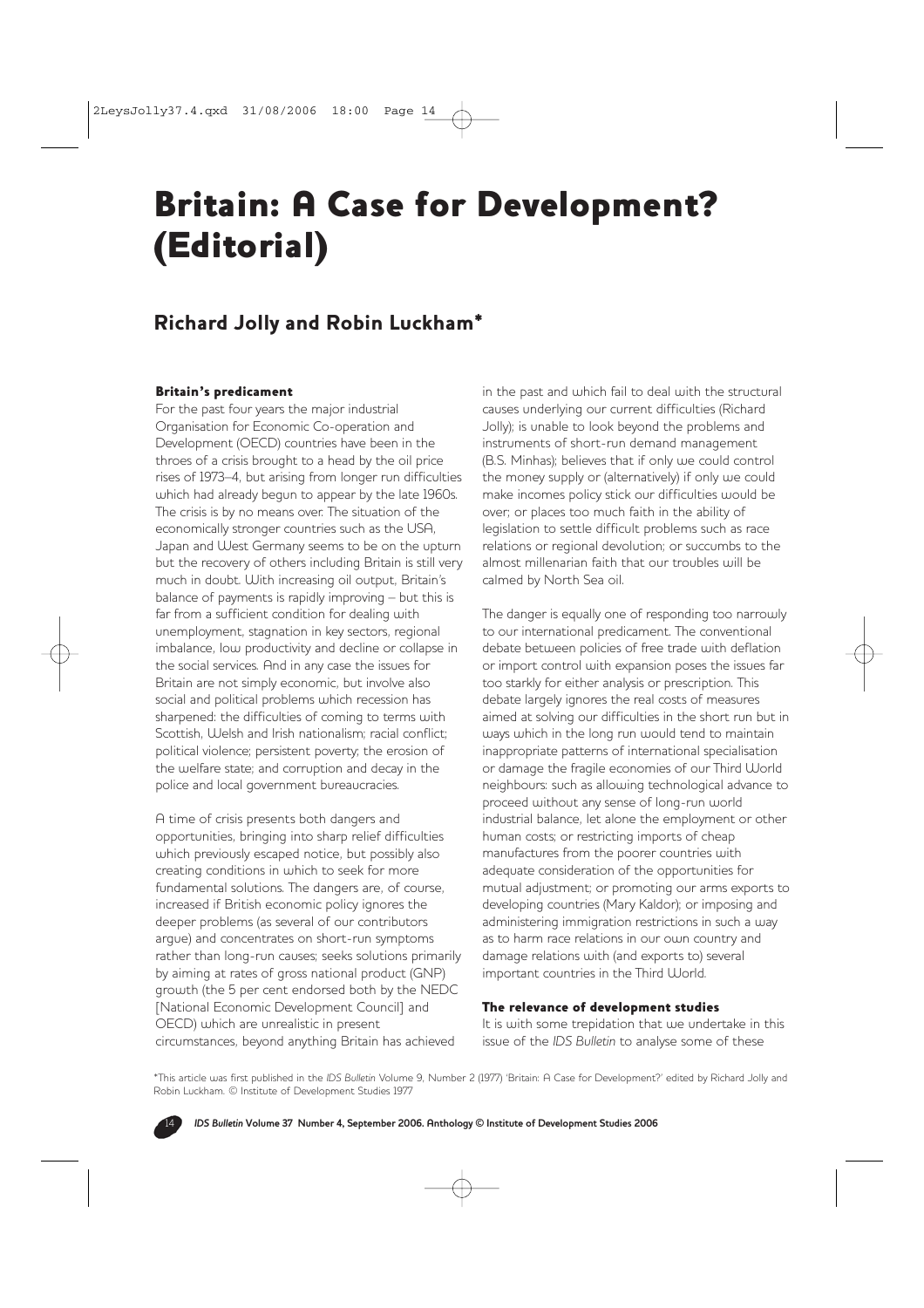dangers and to call attention to some of the opportunities which lie beyond them. Most of us<sup>1</sup> lack direct experience, except in our capacity as citizens and residents, in dealing with British problems. Further, the *direct* analogy between Britain and the developing countries is, as most of our contributors point out, rather suspect. To be sure, there are many similarities: structural unemployment, inflation and balance of payments difficulties; the emigration of professional manpower; the visiting experts from the International Monetary Fund (IMF); regional imbalance and the difficulty of inducing investment and expansion. But even if we hold these in common they indicate shared features of underdevelopment, rather than comparable patterns of development.

And the differences are critical. We are, after all, an industrial country and many of our problems are those of over-development or the wrong kind of development, for instance: an agricultural sector that is too small and overspecialised (Brian Johnson); wasteful methods of energy production and use (Barbara Ward); disease patterns created by stress, lack of exercise and over-consumption (Michael Lipton); and overspecialisation in highly complex defence and aerospace technology (Mary Kaldor). We are still (though decreasingly so) an exporter of technology and culture, including, as Richard Batley and Alan Rew point out, our new town housing policy. We still have large investments abroad (Stuart Holland) and remain the home base of several of the larger multinational corporations, including some operating in the Third World.<sup>2</sup>

Nevertheless we believe that the analytical approaches of 'development studies' can suggest new ways of studying Britain's admittedly different problems. For a variety of reasons – cogently explained by Osvaldo Sunkel in a previous issue of the *IDS Bulletin* (8.3, March 1977) – planners and social scientists working in developing countries became aware of the inadequacy of policies based on the conventional methods of analysis well *before* the present crisis raised doubts about them in the major industrial countries. As both B.S. Minhas and Stuart Holland point out below, monetary policy and Keynesian demand management are simply not workable in most developing countries; and the prime emphasis of economic policy has *always* been on the structure of production or supply. The inadequacy of growth in GNP as the prime objective

of development policy with little regard for distribution, employment, welfare and structural change became even clearer during the period of relatively high growth rates in the developing countries in the 1960s. (Paradoxically, at about the same time Britain was beginning to give more emphasis to growth in her economic policy and somewhat less than before to welfare and full employment.) Moreover those in development studies have long become used to the idea that significant improvements may come only through major structural change, often accompanied by acute social conflict. And finally, the vulnerability of Third World countries to external economic and political pressures has made us increasingly aware of the consequences of international dependence and of the need for self-reliant strategies of development.

In none of these respects is a 'development approach' completely new, nor is it narrowly confined to 'developing countries'. Indeed, as Dudley Seers argues so persuasively, the intellectual division of labour between development studies and other social sciences becomes increasingly difficult to define. But we believe that the issues have been posed earlier and somewhat more sharply in countries at the periphery than in the industrialised centres of Europe and North America.

Further, those of us who argue that rapid growth and industrialisation do not necessarily bring development in the Third World can readily identify parallels in the over-industrialisation of Britain, a convergence which is brought out most clearly in the sectoral articles by Michael Lipton, Alan Rew and Richard Batley, Brian Johnson and Michael Allaby, and Barbara Ward. Redistribution, alternative cultures and lifestyles, small units of production and consumption rather than large, decentralisation and self-reliance; these are all themes which emerge both in the development literature and in blueprints for change in Britain.

One of the most troublesome aspects of developing a conservationist, self-reliant strategy of change in Britain is dealing with its possible implications for trade and other transactions with the Third World. This is considered carefully in the article by Brian Johnson and Michael Allaby who contend that the altered (and increased) agricultural production they advocate in the UK would not require as much adjustment in our trade with the developing

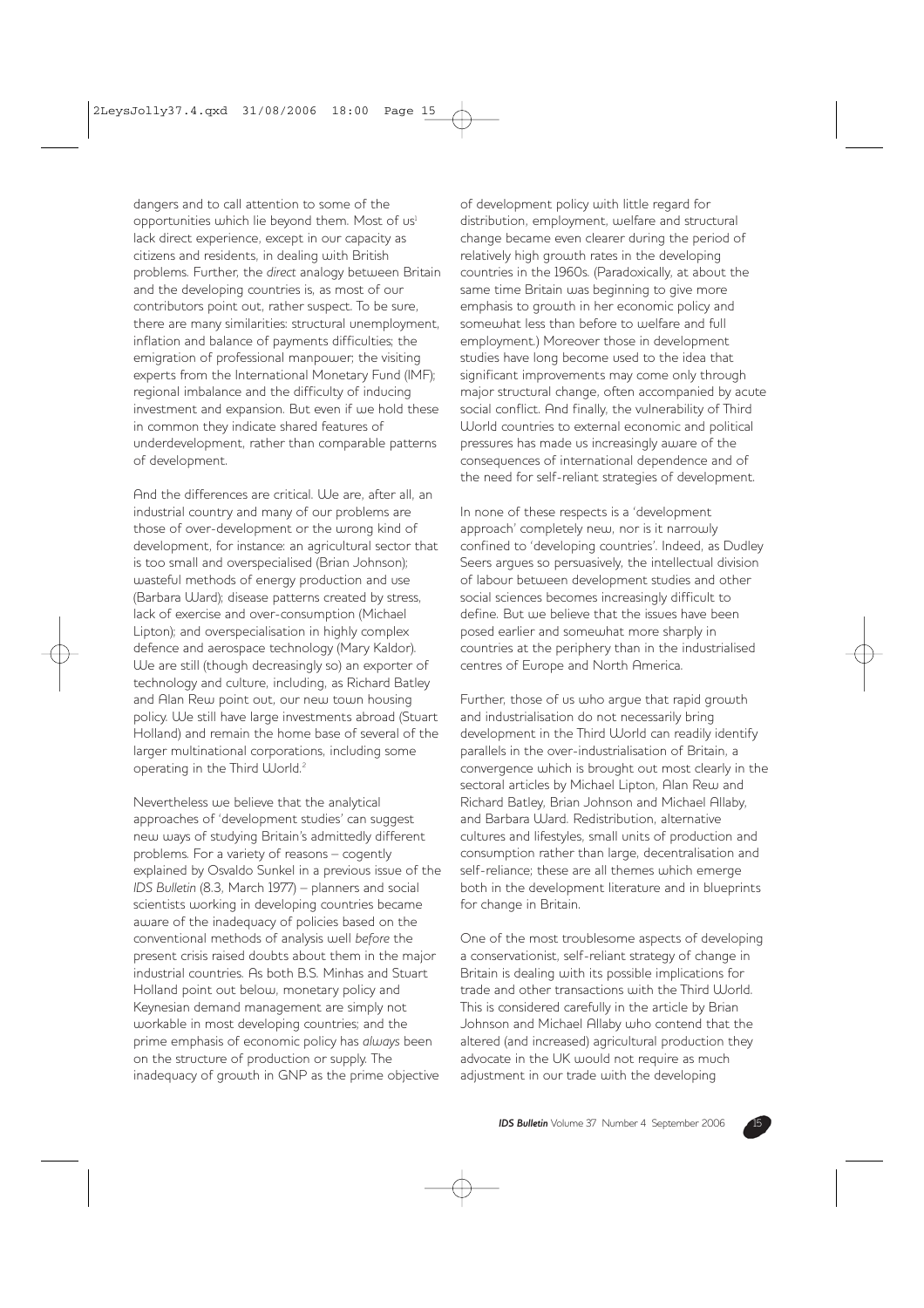countries as with our European Common Market partners. It is less certain whether the same can be said of the case for energy conservation persuasively explored by Barbara Ward, which would surely have major consequences for oil production and prices, at least if put into effect by other industrial consumers as well as Britain. Even developing countries which would otherwise stand to gain by lower oil prices might view with concern, for example, any consequent loss in OPEC's bargaining power *vis-à-vis* the industrial countries. This is not to say, however, that adjustment would be impossible or that the long-run interests of both energy-consuming and energy-producing countries may not be fairly close as Posner argues in his review of an IDS communications paper on North Sea Oil. Oil producers the world over (including Britain) are increasingly worried about the depletion of their reserves and what happens to them 'after oil'; for both producers and consumers have long-run interests in conservation, however important the differences between them on timing and short-run adjustment.

Neither Britain's own development, nor that of the developing countries can be discussed, therefore, without taking account of Britain's changing place in the world economy. This is partly a matter of history. Britain's emergence as the major industrial and imperial power and her subsequent decline have had momentous consequences for the patterns of development and underdevelopment established both in the Third World and in Britain herself. Such historic links continue to shape events even when, as Michael Lipton argues in his book *The Erosion of a Relationship: India and Britain since 1960* (Lipton and Firm, OUP 1975) – they are explicitly rejected by both former colony and former metropolis.<sup>3</sup> Ray Crotty forcefully argues that Ireland's present problems descend directly from her relationships with Britain in the past; and that they can only be dealt with by major changes in the structure of Irish society, changes which would also require the restructuring of Ireland's relationships with Britain. Mary Kaldor suggests that Britain has specialised excessively in defence and aerospace technology both in order to maintain her status as a major military power and to solve, by arms production and exports, short-run difficulties in employment and the balance of payments. This has serious costs in terms of the diversion of resources and technological innovation from alternative uses, in terms of our

relations with other arms-producing countries and our participation in the arms race, and in terms of the flow of arms to the developing countries.

To a large extent historic connections between Britain and the Third World are being transformed by new international influences including the expansion and transformation of the world economic system, the growing power and resources of the multinational corporations, the emergence of the socialist Bloc and the Cold War and the increasing integration of certain leading Third World exporters into the manufacturing structure of world production. The problems posed in Britain are not dissimilar to those affecting the developing countries: the decline in our international economic bargaining power due to our lack of competitiveness and recurrent balance of payments difficulties, and the problem of making the activities of multinational corporations compatible with national economic strategies (Stuart Holland). In some ways, however, we are less vulnerable than the developing countries. Foreign multinational corporations invest heavily in the UK, Britain herself is the home base of several multinational corporations with extensive investments abroad (though this may not be as much of an advantage as it looks, given that even 'British' multinational corporations would not find it difficult to relocate if things became difficult for them in the UK). We export more arms than we import. We rely on doctors from Sri Lanka, India and other developing countries as well as exporting them to the USA, Canada or Australia. In other respects, however, (especially militarily as Mary Kaldor observes) we may depend more heavily upon our NATO and EEC partners than developing countries like Iran or India do upon, say, the USA or the USSR. Although the precise nature of our international predicament and the way we cope with it differs from that of countries in the Third World, we have as much to learn from them as they do from us.

#### From theory to practice

 $\perp$ 

It is one thing to advocate – like most of the articles in this *IDS Bulletin* – a less growth-oriented, more self-reliant strategy of change in Britain. It is quite another to put it into effect. Several of our contributors begin by looking at the changes necessary in one sector, but end up with a far broader set of prescriptions which cut across a number of different areas. Alan Rew and Richard Batley, for example, criticise 'welfare monism' and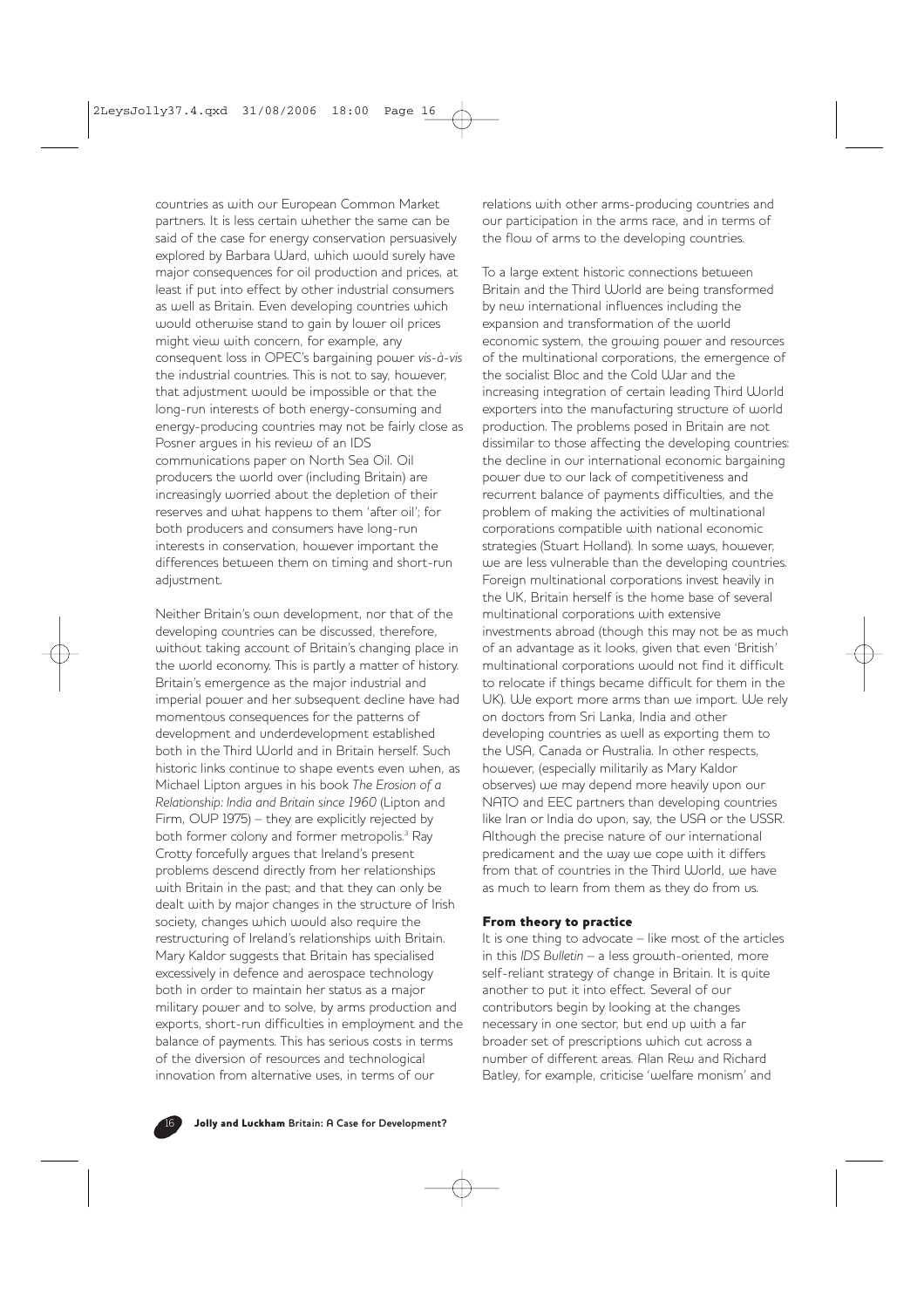argue that housing and welfare policy cannot be considered separately from its interrelation with urban growth, industrial production and employment. Barbara Ward's proposals for the conservation of energy would involve changes in transport policy, methods of agricultural production, housing, employment and probably defence. Michael Lipton suggests that a comprehensive strategy of healthcare would include alterations in education, patterns of work and leisure, sport, transport and habits of consumption such as smoking and the fiscal policies affecting them. All in all our contributors make a persuasive case for comprehensive rather than piecemeal approaches to our problems. Nevertheless they differ in that some of them (in particular Michael Lipton) seem to envisage changes in one sector setting off a wave of 'spread effects' elsewhere; while others (like Stuart Holland) offer more broadly based strategies for national recovery.

Anyone who has worked in development studies – or for that matter any other policy science – is aware of the difficulty of moving between the analysis of problems, prescriptions for dealing with them and back again to assessment of the conditions under which they can (or cannot) be implemented. The difficulties posed can be seen most sharply in relation to the imaginary speech by a Minister of Health which Michael Lipton uses as the vehicle for his arguments. Under what circumstances might a British Minister of Health *actually* deliver such a speech and what response (derision or delight?) would it get from his colleagues? How easy would it be to buy off the vested interests he talks about? How would one deal with the vested interests of the medical profession? Would the combination of incentives and alterations in legislation really bring major changes in the structure of healthcare? How might British politicians hoping to bring about such radical changes win support for their views from those whom Lipton regards as being at the unimaginative centre of the British political spectrum? Would a 'non-partisan' approach to health – or any other major issue of social concern – necessarily be the best way of bringing this about? Under what circumstances could politicians develop the vision, leadership and *support* to introduce such fundamental changes in the approach to health or to any other sector, which an alternative development strategy involves? And what are the conditions for such changes to be followed through in other sectors as well? Does the present crisis create the

conditions under which the necessary political support could be mobilised for change? How much dissatisfaction with existing conditions – unemployment, declining real incomes, deterioration in social services – is needed? How could this dissatisfaction be mobilised and what are the main political obstacles that would be encountered?

Such questions are all the more necessary because even our practising politicians tend to discuss their policies mainly in terms of economic desirability without assessing (or perhaps deliberately preferring to ignore) their possible political repercussions. As a former economic adviser to the government recently put it in *The Times*:

All economic analysis in this field has to assume that the Government is in a position to enforce the policy recommended  $-$  e.g. that a monetarist Government will remain in power however much unemployment turns out to be needed to prevent wage and price escalation, or than an incomespolicy Government will be willing to face and win a confrontation with a powerful union determined to break the rules. Only a visionary optimist would claim today, as you seem to be doing about monetary policy, or as advocates of income policy such as myself have done in the past, that there is any likelihood of either of the main parties being willing to face enough unemployment, or enough confrontation, to make it credible to the trade unions that they can and will carry out their policy.<sup>4</sup>

Nor is it always easy to circumvent the administrative obstacles to change. In their article on urban housing Alan Rew and Richard Batley suggest that planning and bureaucratic decisions have tended to 'redistribute' social problems – to other people, to other agencies or to other sectors – instead of solving them. This is typical of a situation in which changes are mainly seen as being introduced from the top by politicians, planners and civil servants.<sup>5</sup> Although most of us advocate more participatory styles of development, there is not enough discussion in this *IDS Bulletin* of the way participation itself can generate the momentum for balanced change; except by Stuart Holland who also comes closest to spelling out the particular British groups he thinks are most likely to press for reform. Yet even he gives too little attention to the conflicts from which changes are most likely to arise, to the necessary

 $\perp$